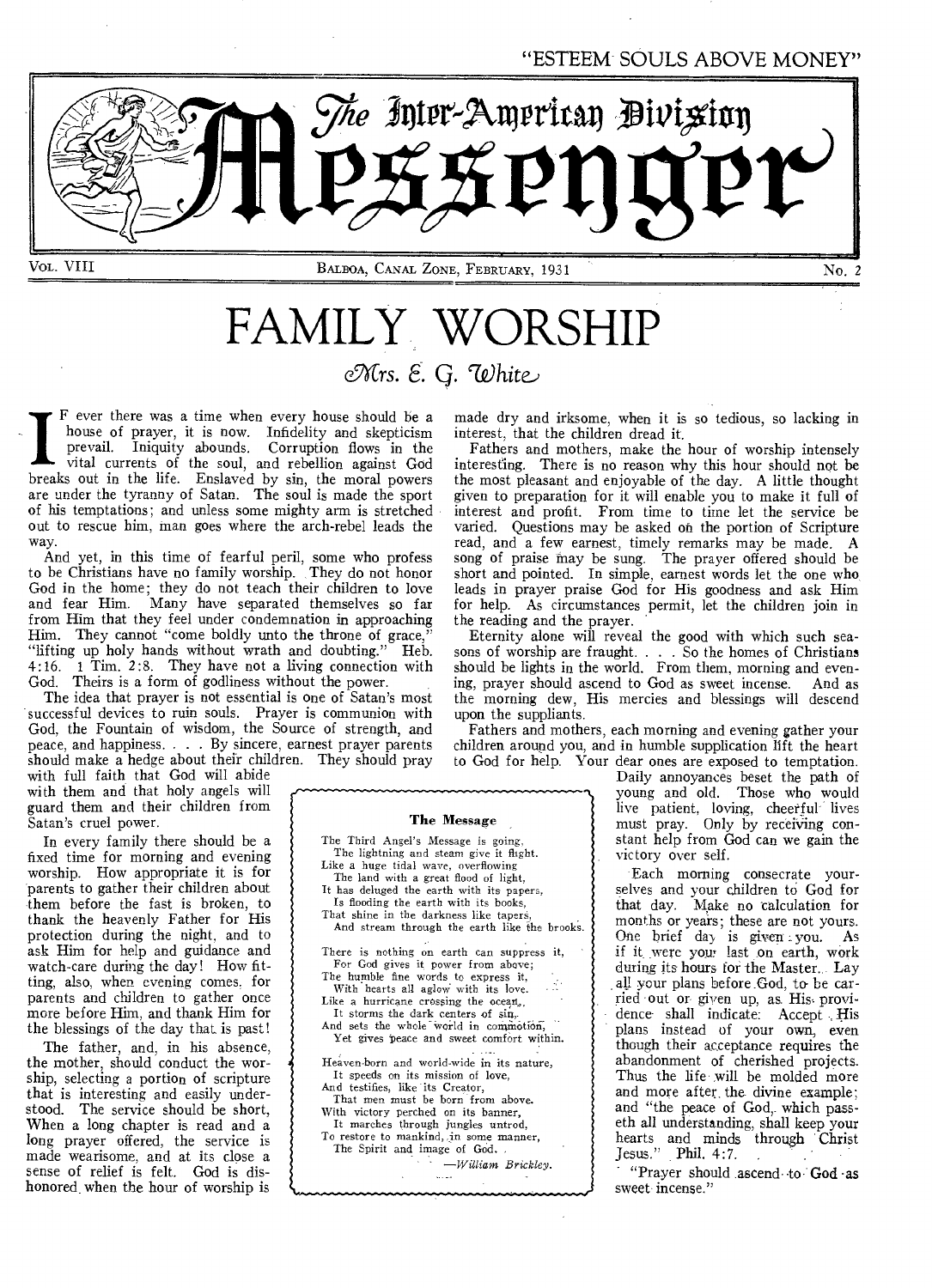#### *A SIGNIFICANT SIGN*

In a recent magazine article one of the cuts represented gigantic insects making their way over a globe, representing this earth, toward a farmer who is meeting them with a spray-pump. The picture gives the impression of an unequal combat, and that the bugs will be victors. It is a true representation of conditions in the agricultural world today. The battle against insect pests has been waging for many years, and but very little progress has been made in the way of extermination. Just as soon as man thinks he has conquered one pest another more formidable comes upon the stage of action, and each year the enemy appears to be gathering reinforcements. During the past year the writer visited his brother who is employed by the Canadian government to find scientific means of checking the depredations of these "bug bandits," and he told him that it is almost impossible to exterminate them, and that each year these enemies of agriculture are becoming more difficult to control.

Scarcely any of the products of the soil are today free from the attacks of these invaders. Cotton, cereals, apples, peaches, potatoes, cucumbers, melons, cabbages; sugar-cane, and bananas, appear to be the, principal points of attack at the present time.

Dr. Charles L. Marlatt, chief entomologist of the United States Department of Agriculture, gives the following summary of damage done by insects in that one country in one year:

#### *Farm crops:*

| Cereals                             |       | \$430,204,600   |
|-------------------------------------|-------|-----------------|
| Hay                                 |       | 116,230,500     |
|                                     |       | 165,000,000     |
|                                     |       |                 |
| $Vegetables$                        |       | 199.412.600     |
| Sugar Crops                         |       | 8,436,800       |
| Fruits                              |       | 141.264.300     |
| Farm-forest products                |       | \$22,138.900    |
|                                     |       |                 |
| Contract in the contract of         | Total | \$1,129,238,200 |
| Natural forests and forest products |       | 100,000.000     |
| Products in storage                 |       | 100.000.000     |
| Insect-born diseases of $man$       |       | 150,000,000     |
| Direct or indirect damage to        |       |                 |

Direct or indirect damage to<br>domestic animals ............... 100,000,000 *Grand total* \$1,579,238,200

The prophet Joel emphasizes the fact that this army of invaders constitutes a sign of the nearness of the "day of the-Lord." Read carefully Joel 1:1-12, which is an inspired description of the destruction these pests, will bring upon the earth, and then listen to the words of the prophet as he states the significance of this sign of the last days: "Sanctify ye a fast, call a solemn assembly, gather the elders and all the inhabitants of the land into the house of the Lord your God, and cry unto the Lord, Alas for the day! for the day of the Lord is at hand, and as a destruction from the Almighty shalr it come." Verses 14, 15.  $\sim$ 

Joel's message is a message to the church and to the world. "Blow ye the trumpet in Zion, and sound an alarm in my holy mountain: let all the inhabitants of the land tremble: for the day of the Lord cometh,, for it is nigh at hand." Joel 2:1. After arousing the people in Zion and in the world Joel presents the message of the Lord: "There also now, saith the Lord, turn ye even to Me With all your heart, and with fasting, and with weeping, and with mourning: And rend your heart, and not your garments, and turn unto the Lord your God: for He is gracious and merciful, slow to anger, and of great kindness, and repenteth Him of the evil." Joel 2:12, 13. This is the message for the hour: preparation for the great crisis before us. "Therefore thus will I do unto thee, 0 Israel: and because I will do this unto thee, prepare to meet thy God, O Israel." Amos 4:12.<br>Balboa, C. Z. C. E. Woop.

 $Balboa, C. Z.$ 

#### **MEXICAN UNION MISSION**

| Calle Teotihuacan 19, Mexico, D. F., Mexico |  |  |                                  |
|---------------------------------------------|--|--|----------------------------------|
| D. A. Parsons<br>$\sim$<br>J. G. Pettey     |  |  | Superintendent<br>- Secv. Treas. |

#### *RESULTS OF READING "EL CENTINELA"*

"Ask and it shall be given you; seek, and ye shall find; knock, and it shall be opened unto you." Luke 11:9.

Several months ago we received an inquiry from a gentleman in the state of Vera Cruz, asking for prices of various books and periodicals that we handle. His story is as follows:

A friend loaned hirh an *El Centinela*  to read. It being the first that he had ever seen, he was very interested in the contents. He asked the friend to sell it to him, as he wished to keep it, but this, the friend was not willing to do, hence the letter to the office, asking for other copies.

Since reading these and the tracts that were sent him, he has secured a Bible that belonged to his mother, and alone, he has been studying out these great truths. In the village where he lives we have no Adventists at present.

In a recent letter he tells us that he has discovered through his searching that the Bible shows that Sunday is not the Sabbath, but Saturday is. And he is desirous of learning more about the Bibb, Our worker in that district will soon visit him and help him along these lines.

This only strengthens our faith that the Spirit still strives in the hearts of men, and He is seeking out His sheep from the flock in all parts of the world. Remember these souls at the throne of grace that they may remain faithful unto<br>the end. MRS. F. L. E. ULMER. MRS. F. L. E. ULMER.

*Puebla, Mexico,* 

#### *"HARD TIMES" (?) IN MEXICO*

The President of Mexico has just purchased another of our books, notwithstanding the fact that talking about "hard times" is just as popular an indoor sport in this country as in any other at the present time.

For more than two years Brother: J. A. Williams, formerly of Cuba andl Santo Domingo, has been successful in placing one of our large books in the homes of the very best people of this; large city of nearly a million souls. Hig varied experiences have made him very thankful to the Lord for His continued help in working for others, and he has many times seen His guiding hand. During the last Big Week, he took as many orders in one day as he had been taking before in *one week.* He has sold books to the judges of the Supreme Court of Mexico, and two of these judges have been receiving our missionary paper for some time. They have requested that we continue to send it to them, as they are interested in the contents.

A short time ago Brother Williams began work in the large national palace, where thousands are employed. Selling is strictly prohibited in this building, but he was able to make a start, and although ordered away more than once, continued when and where he could, until he met the secretary of the Treasury department, who told him that he could not continue working there unless he got a recommendation of the book from the doctor in charge of the Federal department. This he obtained, after a visit to this officer in the executive mansion, or Castle of Chapultepec. Armed with this letter he was able to place seventy-four copies of the book in the hands of those influential people.

With this valuable list of names and an acquaintance in the Castle, he visited each member of the President's staff and sold them books, and concluded by putting a cory in the President's own office. We do pray this good work may continue and that results may be seen in the kingdom.

H. A. B. ROBINSON. *Mexico, D. F. Mexico.* 

#### $\frac{1}{2}$ **ANTILLIAN UNION MISSION**  Calle Segunda No. 31, Arroyo Apolo

| Havana, Cuba              |  |  |                     |  |                                |  |  |  |  |
|---------------------------|--|--|---------------------|--|--------------------------------|--|--|--|--|
| A. R. Ogden<br>F. I. Mohr |  |  | ٠<br>$\blacksquare$ |  | Superintendent<br>Secv.-Treas. |  |  |  |  |

#### *WORDS OF CHEER*

The year 1930 just closed reveals advancement and increased membership in each of the seven fields of the Antillian Union.- Marked evidences of the out-pouring of the Spirit is manifest in many parts of our field. In a recent letter from Pastor Nygaard, of the Santo Domingo Mission, where the recent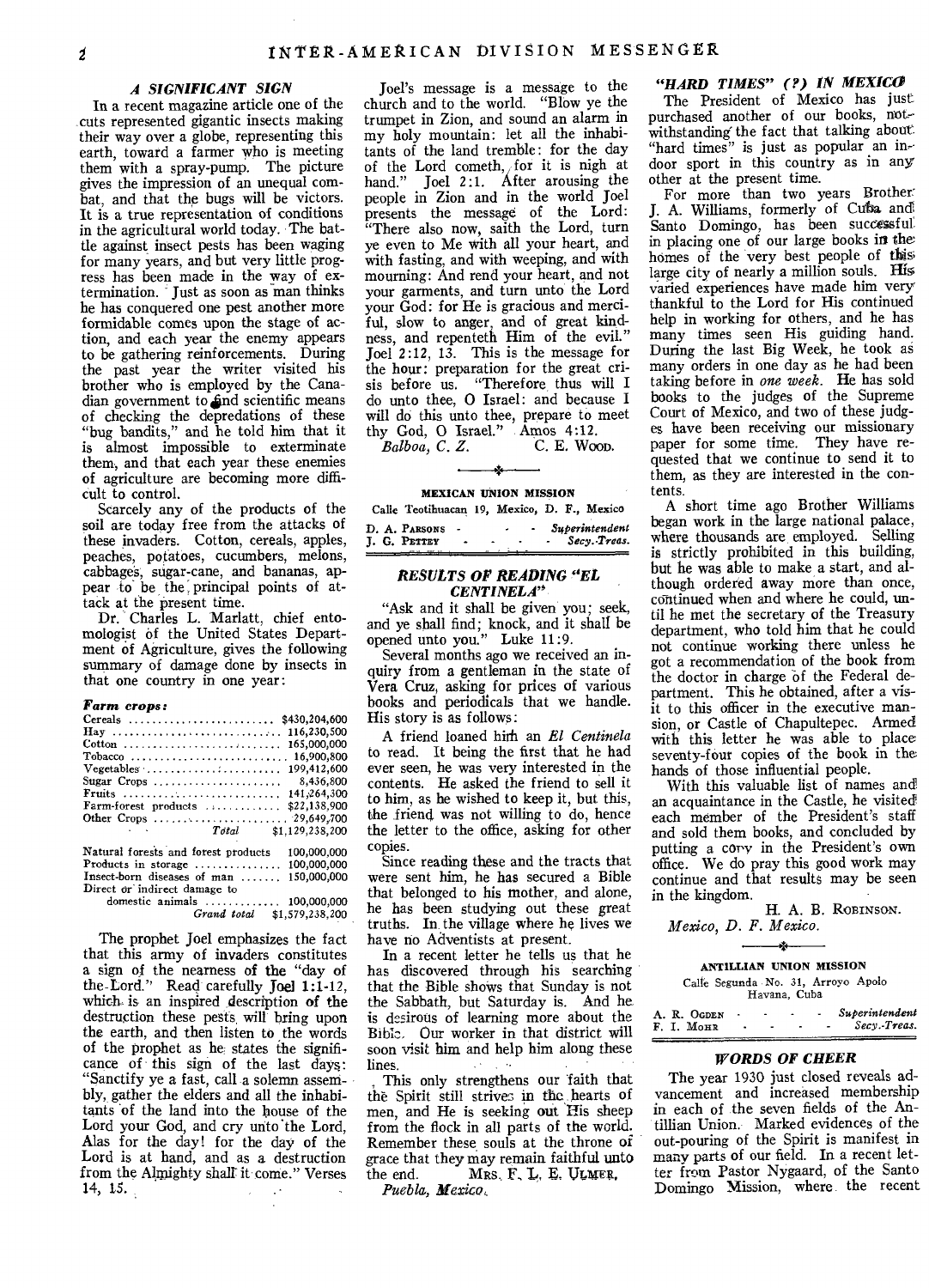storm did such havoc, he says: "Here at Macoris we have meeting every evening. So many come out to the evening meetings that the church will not hold them. From three to four hundred attend every night. We have never seen it like this at Macoris before. Some have already decided to follow the Lord. More than one hundred stand outside every night, who cannot be seated, yet they remain throughout the entire service. May God bless so that the power<br>from on high will convert souls." So from on high will convert souls. while the terrible storm caused such destruction, yet the Message moves triumphantly forward in that stricken field.

The Lord is working in Haiti. Pastor de Caenel tells us of a young lawyer, who, in a public address on a certain public occasion, named Mrs. E. G. White as among modern people who had done much for the uplift of humanity. He had read some of her books. Brother de Caenel says: "In response to a blank sent out to our workers last week, they report between two and three hundred in the baptismal class, in addition to one hundred and sixty ready for baptism. It would do you good to see how the young people are working for the Master. In good old Limbe, we have fifty candidates for baptism. The group that two young girls started there now numbers around one hundred. They have no place large enough to accommodate them all. They plead for a meeting place."

Thus the work advances. Interesting experiences could be given from our other fields and the earnest work in various lines. Remember the work in the Antillian Union that the new year upon which we are entering may see even greater advancement in the giving of the Message throughout the island<br>field. A. R. OGDEN. A. R. OGDEN.

*Havana, Cuba.* 

#### *GOOD NEWS FROM JAMAICA*

The conference that has just closed was the best that has ever been held in<br>Jamaica. We were greatly favored to We were greatly favored to have had with us Pastors E. E. Andross, G. W. Wells and A. R. Ogden, Professor Adams representing the Educational and Sabbath School departments, and Mrs. E. E. Andross representing the Missionary Volunteer, department. The help rendered by all of these dear workers cannot be over-estimated.

The daily Bible studies conducted by Pastors Andross and Wells were of a highly spiritual and helpful nature and especially adapted to the needs of the hour. The young people came in for their full share of the blessings. It was delightful and an inspiring sight to see them pressing in to the tabernacle in the early morning and in the evening to join in the devotional meetings. Truly, "with such an army of workers as our

youth, rightly trained, might furnish, how soon the message of a crucified, risen, and soon-coming Saviour might be carried to the whole world." Mrs. Andross did not spare herself for the spiritual uplift of these dear young people.

The attendance of delegates and visitors was very large. All the arrangements for the conference were excellent and everything went through smoothly. The sweet spirit of brotherly love and harmony characterized all the deliberations. There was a visible determination of all to eliminate the foreign element of discord and to present a united front. In this respect a decided victory was gained. Today our work is stronger and more consolidated than ever in this conference.

All the reports were most inspiring, and showed advance along all lines.

Pastor H. J. Edmed, who has done good work during his term of office, was unanimously re-elected president.

The Ward Theatre was secured for the Sunday night meetings. These were conducted by Pastor Andross, who accompanied his lectures by moving picture scenes of the work in the Inter-American Division. In connection with the last Sunday night service in the North Street church, a touching baptismal service was conducted. Four ministers took part, each in turn baptizing his group. Twenty-five were baptized, thus bringing to a close a most successful and profitable conference.

HUBERT FLETCHER. *Kingston, Jamaica.* 

#### **Life's** Lessons

- I learn, as the years roll onward
- And I leave the past behind,
- That much I had counted sorrow
- But proves that God is kind;
- That many a flower I'd longed for
- Had hidden a thorn of pain,
- And many a rugged bypath
- Led to fields of ripened grain. The clouds that cover the sunshine,
- They cannot banish the sun; And the earth shines out the brighter
- When the weary rain is done. We must stand in the deepest shadow
- To see the clearest light; And of ten through wrong's own darkness
- Comes the welcome strength of light.
- The sweetest rest is at even, After a wearisome day,
- When the heavy burden of labor
- Has been borne from our hearts away. And those who have never known sorrow,
- Cannot know the infinite peace That falls on the troubled spirit
- When it sees at last release.
- We must live through the dreary winter If we would value the spring; And the woods must be cold and silent
- Before the robins sing. The flowers must be buried in darkness
- Before they can bud and bloom, And the sweetest, warmest sunshine

Comes after the storm and gloom. *—Lutheran Witness.* 

#### **CARIBBEAN UNION CONFERENCE**  Box 221, Port-of-Spain, Trinidad.

|  | W. R. ELLIOTT |  |  | President      |
|--|---------------|--|--|----------------|
|  | M. D. HOWARD  |  |  | - Secy.-Treas. |

#### *WAS "OWKA" A TRUE PROPHET?*  **Revelations from Mt. Roraima by Sister Cott**

The work in this scattered Indian field is growing in a marked way. Never before have I seen such an interest among these benighted Indians. I do wish I could find words with which to tell you of the earnest pleas that have come to our ears as we have visited some 28 villages during this last quarter. These visits include those made by the native workers, for Brother and Sister Gonsalves and Brother and Sister Steele have done 'some faithful work. I was very thankful for the priviliege of visiting with the dear Indians in the Grand Savannah at Apongwong. There are a number of most earnest and sincere Sabbath school members over there who will' soon be ready for baptism.

It is truly wonderful how the Lord brought this message to these people some 25 years ago. You have probably read Brother Gonsalves' letter about the prophet "Owka." From all the details that we can gather, he was a true prophet and a great light for his people. His name "Owka," given him by an angel in vision, means "Light." As a boy he was always searching for the truth, and when he grew older he tried to live up to right principles. During one vision an angel told him that he was sinning, because he had three wives. He at once put away two of them although they were much provoked because he did this.

I would like to tell you all about his different visions, but time does not allow. However, I must tell you about one or two experiences. One day in a parents' meeting I was expounding to the Indians about preparing and eating clean food, and that they must not eat the blood of animals. I was stopped suddenly by Madeline, the chief's wife, who is the grandchild of Owka, if I am not mistaken. She said, "Ah, that is just what Owka used to tell us, and we don't eat the blood as our friends do."

Brother Gonsalves says he is frequently stopped in meeting and they will tell him what he is saying is just what the prophet told him. Owka was instructed in his visions to give hot and cold water treatments to his sick friends, which he did. This is something that Indians never want to do, for they are very superstitious about using water when treating the sick, and do not even care to drink it even when hot with fever.

Madeline said, one day when her grandfather came out of vision, he told her Jesus had told him that he would soon die, and they would then all go astray; but after that some English mis-

3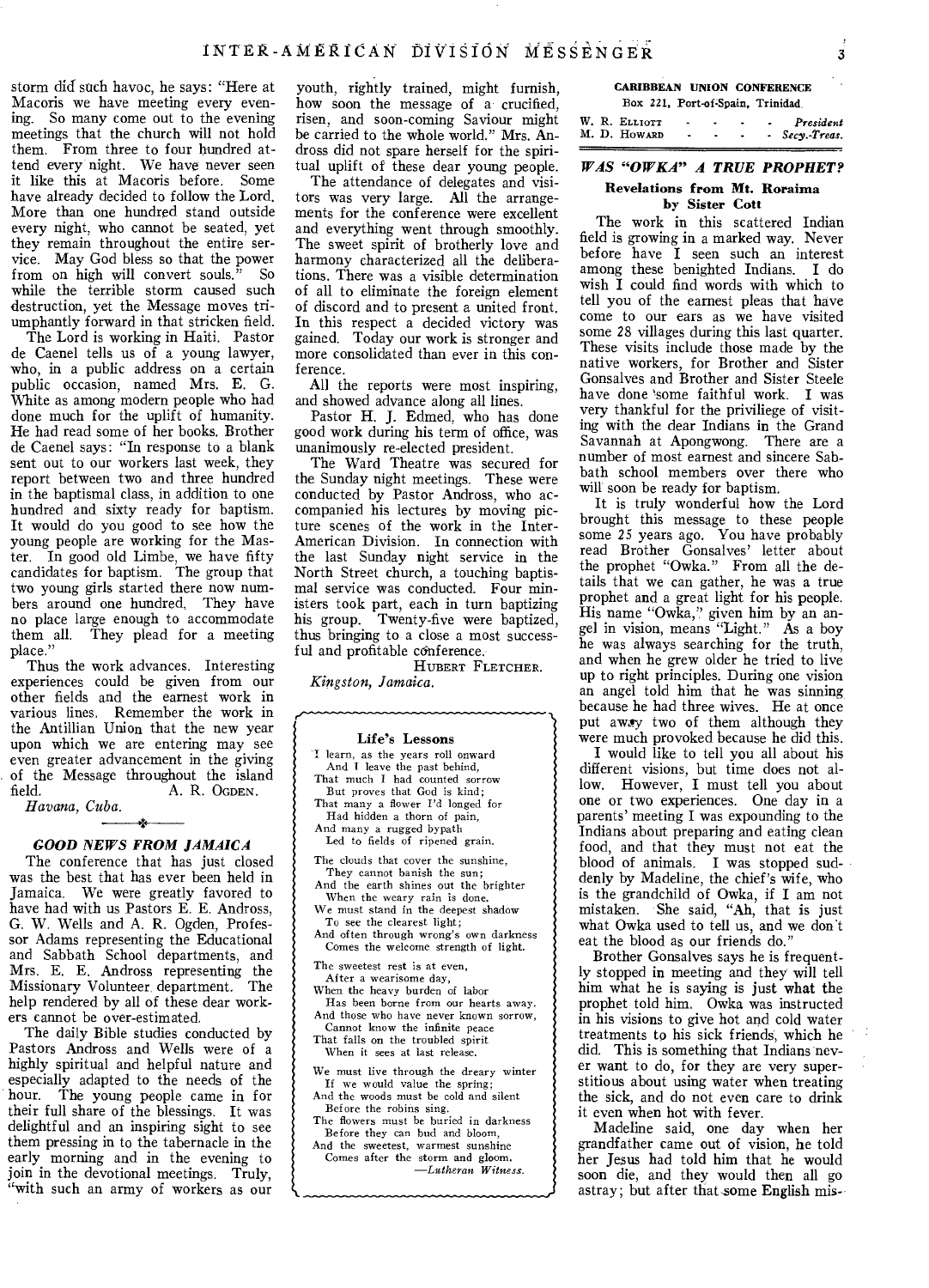sionaries would come who would read God's Word to them, and would also bring very big pictures of Bible stories, especially of Creation. He told her they must obey the missionaries when they came, for they had the truth for them. Madeline was only a girl of ten or twelve years when Owka told her this, and he said she must be faithful to Jesus, for the missionaries would come in her day. She said that at the time Owka told her that he was going to die, she cried, but now she was very happy because everything he had told her had come to pass.

It was a great pleasure to hear Madeline tell us so many details of the truth that the angel had given to Owka in his visions. The Indians still sing the songs he taught them, which he said the angel gave to him. Some of these songs have English words in them.

# CENTRAL AMERICAN UNION MISSION

#### Apartado 1059, San •Jose, Costa Rica

|  | W. E. BAXTER -     |           |  | Superintendent |
|--|--------------------|-----------|--|----------------|
|  | A. P. CHRISTIANSEN | $\bullet$ |  | - Secy.-Treas. |

#### *OPPOSITION TO OUR WORK AMONG THE GUAYMI INDIANS*

#### **(Taken from a personal letter to the Division Office)**

In my last letter I promised to tell you the results of my trip to Cerro Iglesia. Brother Montero came, as he had promised, and I went with him. The trip takes a whole day from Chichica but we had to make if in two days. The road is rather rough, but what I found there was very encouraging.

Brother Pedro Montero had quite a number of people interested in the truth, who were more than anxious to hear what I had to say. They were all keep-ing the Sabbath to the best of their ability. About eight families were represented. I had five meetings with them. On Sabbath we had quite an attendance and I was asked to give names to nine of them. Some of these were already mothers. They wanted me to stay with them for some time, but I had to leave after four days.

The third of October found me at Cerro Iglesia on my second visit. We organized a Sabbath school of nineteen members—almost all adults. I had four more meetings with them and gave names to four more young people. They are certainly a fine lot of people. I am satisfied that the Lord is with them.

The Lord is using Brother Montero in a remarkable way. When I explained the tithe question to him, he thought over the matter for a while and then said: "It is just like giving it to your father. He will give you more because you will then have more to give him. When you think of it that way, it makes you feel glad to give it." I call these words the inner secret of tithe paying. Brother

Montero has only one wife and his influence on the others is of such a nature that they are actually fixing their business so they can follow him in this also.

The same day I left Brother Montero after my first visit, I was on my way to a place called El Bongo to visit some believers in that section. These are not Indians so to speak, but through them we are reaching a large group of Indians in that vicinity. Brother Mendosa has gone in ahead of me and is teaching these Indians right now. To reach these people I must go by way of Tole, the town proper, and what do you think I found there?

The archbishop in Panama had given orders to dismiss every Adventist from this section of the country and the priest had posted the letter or rather several copies, on some of our main public buildings. They were celebrating a *fiesta*  and the town was full of people from

#### *Pray For a Revival Today*

- "Tomorrow," he faithfully promised, "tomorrow for revival I'll pray; Tomorrow I'll plead as I ought to, I'm busy,
- too busy, today!
- Tomorrow I'll spend in my closet, tomorrow 1 will humbly bow." Yet ever a "voice" kept whispering, "But the
- Church is languishing NOW!" Tomorrow, tomorrow, tomorrow—the delay e'er
- repeated went on;
- Tomorrow, tomorrow, tomorrow—till the years and the "voice" were gone; Till the Church its' God hall forgotten; till the
- land was covered with sin; Till millions had hopelessly perished, and eter-
- nity was ushered in.
- 0 members of the body of Christ, 0 ye Church of the living God,
- 0 editors and leaders and pastors, 0 saint where our fathers trod;
- The "voice" still insistently whispers; answer not,
- 
- "Tomorrow I'll pray." The "voice" is one of authority; the Church needs reviving TODAY!

*—Christian Home Magazine.* 

the surrounding country. The situation looked so bad to me that I sent a telegram to the Minister of Justice in Panama, denouncing this act of the priest. The minister acknowledged the receipt of my telegram and later asked me to send him a copy of the letter I mentioned in my telegram. This I did. My telegram had a good influence on the people.

Some months ago when the council met, I was elected president of the council, and I accepted only because I thought I could use my influence to further the cause of God in this field. The priest was away at the time and knew nothing of what was going on.

When he came back with the order to put an end to our work he started right away without knowing exactly what he was doing. When he learned

the nature of my telegram and that the minister had asked me to send him a copy of the archbishop's letter, and learning also that I was the president of the municipal council, the body that makes the laws for the district, and seeing that the people did not respond as he had expected, he was at a loss as to what to do next. He sent word to the archbishop that the situation was too much for him, and requested help.

The vicar for the province is here helping him now. They have called upon the people to show their flag. Those that were true Catholics were to put a white flag on their buildings. Those that did not do so would be considered Adventists or friends of their cause, and would be excommunicated. I saw quite a number of flags go up. It was a test for both sides. Some of the best people did not put up a flag and among them was the mayor of the town. The letter from the priest and archbishop tells the people to refuse us every form of help; even food and water. It will all come out right as some are for us and some are against us. They are telling each other about this glorious Message. We need your prayers every day. These things only fit us better for the real fight that is ahead. We are full of cour-ISHMAEL ELLIS.

*Chichica, Tole. R. P.* 

#### COLOMBIA-VENEZUELA UNION MISSION Apartado 313, Cali, Colombia

| H. E. BAASCH<br>J. B. Ross | $\blacksquare$ |  | Superintendent<br>Secy.Treas. |
|----------------------------|----------------|--|-------------------------------|
|                            |                |  |                               |

### *LATEST NEWS FROM CALDAS*

All of the MESSENGER readers will remember the circumstances under which Elder Trummer started the work in Caldas, a little over a year ago. In Quinchia he was mauled, in Rio Sucio he was imprisoned, and in Supia, he was marched out by an angry mob, headed by the priest, who brandished his revolver before our brother. Nevertheless, Brother Trummer baptized fourteen souls on that trip.

At the end of October the writer decided to visit the companies in Caldas. Being actively engaged in the Cali effort, I could spend only twelve days on the trip. I started October 24, choosing the route via Anserma. On Sabbath morning I arrived in Florenciana where we have sixteen baptized members. After holding Sabbath school in the house of Brother Paulino Batero, I spent most of the afternoon answering the many questions on doctrinal points which the brethren had reserved for the occasion. The next day we rode into Quinchia. It was Sunday and market day. The town was full. The first visits were dedicated to the officials. The new mayor was very sympathetic and gave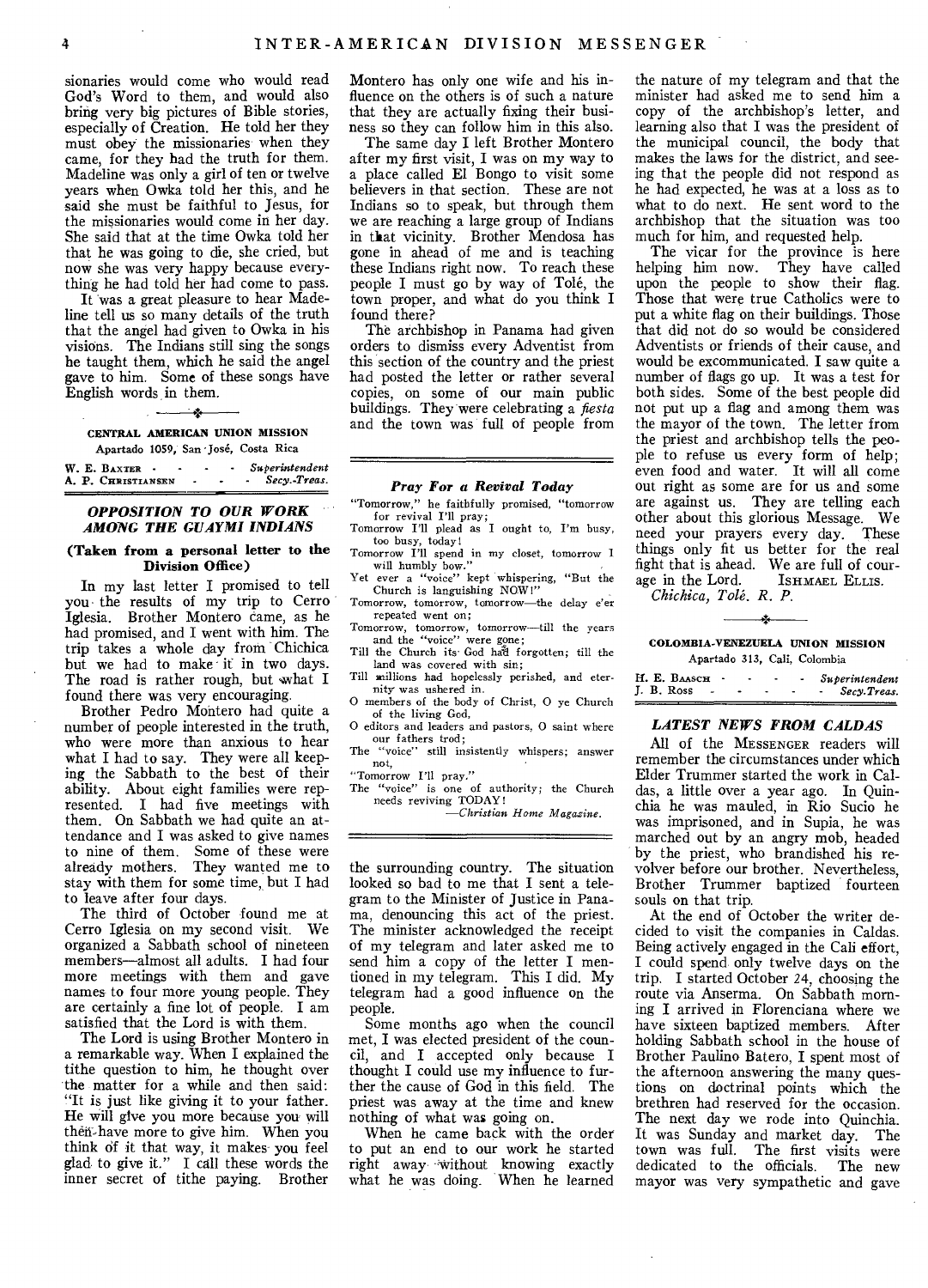us permission to hold meeting that night. The meeting was held in the same house where Elder Trummer preached last year, and close to where he was assaulted. But on this occasion everything went off in perfect order and tranquillity. At 7:00 P. M. a big policeman stationed himself at the door to prevent any disturbance. Two policemen held watch on the plaza in front of the building. About thirty-five or forty-men of mature age filed in, almost on tiptoes, and sat down silently. They gave us their attention for one hour and from testimonies heard after, we believe that God left an impression on their hearts. Some who were our enemies before, have now become our friends.

After spending a few days with the brethren in Florenciana, where I baptized one candidate and instructed some fifteen more candidates, I started for Rio Sucio, accompanied by Brother Florentino Royas. We walked across the mountains, slippery from recent heavy rains. It happened to be "winter time." Aided by a good heavy stick, which Florentino cut me, we got along very well, arriving in Rio Sucio late on Thursday afternoon. Here we enjoyed the hospitality of Brother Jose Maria Saldarriaga and wife; who live on a beautiful farm a couple of kilometers out of town. The evening was spent in searching the Scriptures and after a good rest, we continued our walk to Supia.

Entering the town by a side lane, we managed to get through unobserved, we thought, arriving at the house of Brother Carlos Espinosa just about an hour before sunset on Friday. This brother was baptized last spring in Medellin. He is well over eighty years of age and is father, grandfather and great-grandfather of a large family. Like Abraham of old, he commands his household to<br>walk in His commandments While walk in His commandments. none of his family has received baptism as yet, the Sabbath is strictly kept under his roof, and the majority of the family is preparing for baptism. Some of the neighbors are also interested. We held a service in his house Friday night and on Sabbath morning we conducted a fine Sabbath school.

We were just about to start on the second service when the priest put in an appearance. He was on horseback and had come to ask me to please get out immediately. I told him I would be

#### **A Morning Thought**

"Let me today do something that shall take A little sadness from the world's vast store, Of joy's too scanty sum a little more.

"Let me tonight look back across the span 'Twixt dawn and dark, and to my conscience say,— Because of some good act to beast or man,— `The world is better that I lived today.' "

willing to go as soon as my work was finished. As this did not suit him, he threatened me with forcible ejection. By magic, it seemed, a police officer was seen climbing up the steep hill that leads to Brother Espinosa's house. He said he had orders from the mayor to ask me to appear at his office immediately. When I entered the town about 2:00 P. NI., the whole town was in expec tancy. People stood in front of their doors and the window frames were filled with curious faces. At the plaza people began to congregate. I was asked into the mayor's office. As soon as I entered, the doors were shut. The mayor, secretary and other officials were present. After a few minutes, the priest also came in.

The mayor insisted upon my leaving the town immediately. His reason was that the mob was waiting to assault me. I replied that. I did not believe it; that the people of Supia were peacefully minded, unless someone stirred them up to do evil; that I was willing to leave when I had completed the work that I had come to do; and that I had planned to leave the next morning. He seemed to be satisfied, and I thought everything was settled, when the priest insisted that I should leave at once, without even returning to Brother Espinosa's house<br>for my handbag. Then the *alcalde* for my handbag. meekly submitted to the priest's demands, and insisted that I should move forthwith. I said I would not do so voluntarily.

In the meantime the mob outside were beating against the door and the priest warned me. The police got ready to march me out. Before I left the office I told the mayor and the priest that neither of them could prevent the Gospel from entering Supia. They protested loudly and said that it would not be permitted. Upon opening the door that leads out to the plaza, I saw there was indeed assembled a crowd of sullen looking individuals. I asked them, "Are you the people that wish to kill me?" Some answered "No, no." And I felt sure that any danger would never threaten from these people, but if at all, from the priest and from him alone. I mounted my horse, two policemen rode at my back, and at my right rode the priest. Slowly we rode through the main street toward the edge of the town and one kilometer beyond. I took the opportunity to talk to the priest about the spirit of the Gospel and its relation to liberty of conscience. May God help these poor deluded creatures. Before I said farewell to the priest, I reminded him of the fact that I had not promised not to return, and that I or someone else would return and continue the work. He said, "If you do, I shall no longer protect you against the mob." I thanked him for his solicitude but told him I

#### *Dr. Duff of Calcutta, India, said:*

"The advancement of the missionary cause is not only our duty and responsibility, but it is an enjoyment which those who have once tasted would not change for all the treasures of the Indian mines, for all the laurels of civic success, and for all the glittering splendor of coronets. It is a joy rich as heaven, pure as the Godhead, lasting as Eternity."

depended upon a protection higher than his.

After riding about three hours, Florentino and I arrived at the entrance to Caramanta. Here we rested and upon talking to the owner of the inn and his wife, we found they were highly interested in the Bible through the visit of Brother Trummer and Jorge Rendon last year. We studied two hours with them. We believe that our visit has helped them further in the knowledge of God's Word. We have sent them literature on the Message, since then.

We mounted our horses again and turned back to Supia. It was a rainy night but fortunately the moon shone sufficiently through the clouds to lighten the path somewhat. A little past midnight we arrived once more at the door of Brother Espinosa's house. We remained until morning, and after holding a short service with the family, we set out for the trip "home."

Passing through Rio Sucio about noon, I was accosted by a fine looking gentleman, the secretary of the municipality. He said, when he learned who I was, "Any time you people desire to come here and hold meetings, you may count upon our co-operation. The days of throwing stones at you and abusing you are past." It was in Rio Sucio that Elder Trummer was imprisoned last year.

After three days I arrived once more in Cali, happy to have looked once more upon the harvest that awaits us in Caldas, and conscious of the fact that God is opening this republic for our work.<br>Cali, Colombia. H. A. BAASCH.

 $Cali, Colombia.$ 

#### *ATLANTIC COLOMBIA*

The Holy Spirit is still working upon hearts in Bolivar, but especially in the country region west of Carmen. It was our privilege to call together the Sabbath schools of Lazaro, Loma en Medio and La Sierra for a union, meeting and baptism in Lazaro. Brother Nicolas Herrera, the first one to begin the observance of the Sabbath in those parts, had built a structure especially for the meeting, which afforded ample room for all, and comfortable shade. About one hundred forty were present, although some of those expected from other places were unable to be present. It was a great pleasure to witness the baptism of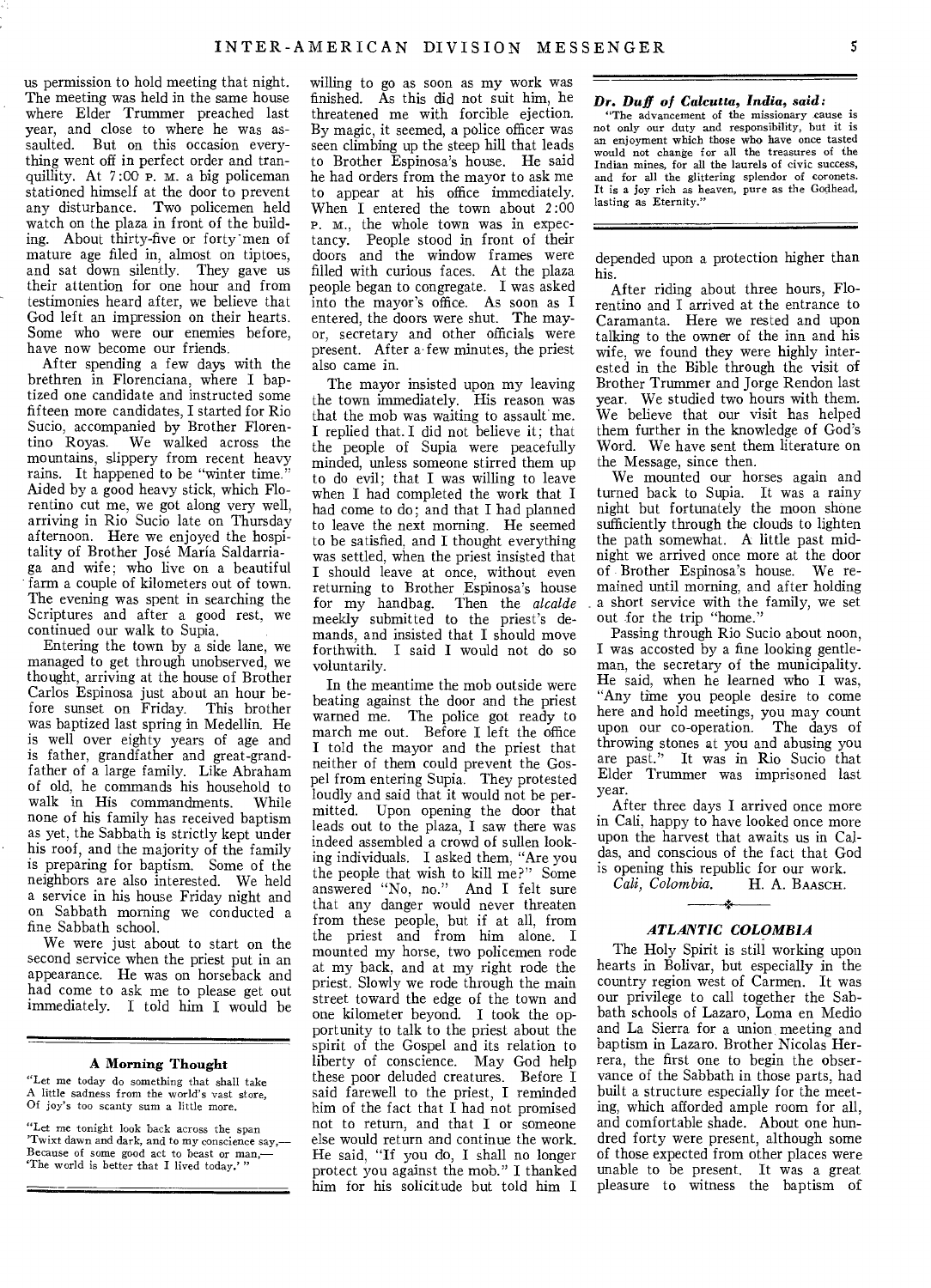twelve precious souls in the stream which runs nearby. In the afternoon we celebrated the Lord's Supper with these new members of the church. I am sure the angels rejoiced with us, as these brethren and sisters gave their testimonies of what the grace and power of God could do and had done for them.

At the close of the testimony service a call was made for others to consecrate themselves to the Lord, and a number signified their purpose to do so. There are a number of couples who must be married, and then they will be baptized. As soon as the courts open, about the first of February, they intend to make their application. They then have to wait a month for the ceremony, so it will be about the first of March before they can go forward in baptism. At that time, if the Lord wills, I hope to make another visit, and celebrate another union meeting and baptism.

On my way home I accompanied Brother Jorge Escandon to Plato, and I found that there were a number of persons much interested, and anxious to have meetings held there. One prominent doctor urged us to come and hold some meetings, and said he would do all he could to help us get a place suitable for this purpose. I believe there will be a good harvest of souls in that place. This interest is due to the good work of Brethren Urbina and Escandon, who have visited it with their good literature.

Brother Escandon was just coming home after three months in the canvassing field, in which he had good success and some wonderful experiences: In one town the priest preached to the people that a man like him ought to be killed, and that if any of them did kill him, they should come to the priest and he would see that no punishment was administered.

This brother reports interested people in Guamo, Sucre and San Jacinto. We have just heard of an interest in Magangua, due to the reading of our books. So in all parts, the Message goes faster than we can follow it up to establish the interested ones in the truth.

Brother Manuel Martinez has begun to canvass in Cartagena, and already reports a number of interested people there who have met other of our workers or canvassers, so he is trying to establish them fully in the Message.

E. W. THURBER.

*Barranquilla, Colombia.*  - 24

#### *LABORING IN SANTANDER AND ANTIOQUIA*

After having held an interesting colporteurs' institute in Barranquilla, in which four veteran colporteurs and three recruits showed great interest in the instruction which they received from Brother Steeves, we separated,—each one to go to his corresponding field of

#### *The* Obligation of Friendship

You ought to be fine for the sake of the folks Who think you are fine; If others have faith in you, doubly you're bound

To stick to the line.

- It's not only on you that dishonor descends;
- You can't hurt yourself without hurting your friends.
- You ought to be true for the sake of the folks Who believe you are true;
- You never should stoop to a deed that your friends
- Think you wouldn't do; If you're false to yourself, be the blemish but small,
- You have injured your friends, you've been false to them all.
- Your friendship, my boy, is a bond between men, That is founded on truth:
- It believes in the best of the one it loves,
- Whether old man or youth; And the stern rule it lays down for me and for
- you Is to be what our friends think we are, through and through.

*—Edgar A. Guest.* 

labor. Brother Steeves and I went up the Magdalena River in company with Brethren Jorge Rendon and Gilberto Bustamante, two young men who for the first time were entering the ranks of the colporteur work. Five days later we were in Bucaramanga, the capital of Santander, where it was our plan to begin work. After spending the Sabbath in the home of Brother Christiansen, one of our faithful colporteurs who lives in this place, we divided up the responsibilities making a goal of two hundred orders, and entered upon the campaign with the new book "Hacia la Edad de Oro."

I am very happy that our brethren showed greater enthusiasm in the work every day. The financial crisis through which this country is passing, is acute in that city, and from time to time we met with fanatics who left us almost discouraged by their unkind words, reproaches, and lack of courtesy; which things for a colporteur of experience is nothing new, but for the new ones is rather strange. As we could not work very many hours on Sunday, it took us three weeks to reach our goal, after which we set out to work the little towns nearby until the day set for our first deliveries had arrived.

One day while working in Bucaramanga, we showed the book to a tailor, and after he refused to give his order, one of his employees asked me, "Is this an Adventist book?" I answered, "Yes." He then replied, "I am also an Adventist. I keep the Sabbath and I want you to teach me more concerning these truths." We told him where we met on the Sabbath for study and arranged to get him the following Sabbath. We failed to pass by his house when we went to Sabbath school, but in the afternoon he came looking for us and went to the hotel where we were stopping. Since then his greatest joy has been to pass the early hours of the evening with us, and he has become a faithful member of the Sabbath school.

In a little town along the coast Brother Rendon and I took 34 orders in one day. We then continued, working the railroad stations, and in three of these we took 24 orders.

One day while traveling in the train, I saw three gentlemen sit down together to chat, and I made a sign to Brother Rendon, who did not take long to join these men and in a few moments was showing them the book. They all paid attention, and very soon one signed for an order. Then the second one did the same, and when Brother Rendon asked the third one, he excused himself, saying that his friend would lend him the book, —an objection that is not new to us; but he did not refrain from doing his part in the work, for while Brother Rendon was making out the guarantee blank, the one who had signed up first, said he thought the book seemed a little expensive, but his companion said no, because the sermon which our brother had preached was worth more than half the price of the book.

In three weeks we took three hundred orders, a hundred of which we delivered before Brother Steeves and I separated from the young colporteurs, who have continued canvassing with very fair success up to now. Brother Steeves and I continued our journey toward Medellin, where Brother Steeves lives, and where I had to wait for Brother Urbina, one of our soldiers of the cause to whom had been given this territory.

We planned that while waiting for Brother Urbina to arrive, we would make the most of the time taking orders in Medellin, which we did. We set a goal for one hundred orders in two weeks. A few days after we began, there were notices in several of the papers by the archbishop, prohibiting anyone, under penalty of excommunication, to buy the book which the Adventist sold. But as nothing is impossible for the Lord, and "all things work together for good to them that love Him," this notice of the archbishop was a great help to us. There were people who, when we presented the book to them, asked us, "Is this the forbidden book?" When we answered in the affirmative, they said, "Bring me one, for this book must be very good." At the end of two weeks we had reached our goal, merely working in the blocks right around the principal square of the city.

I then continued working with Brother Urbina and some days we took as many as eighteen orders, besides giving some Bible studies, and when possible, holding meetings. I am sure that this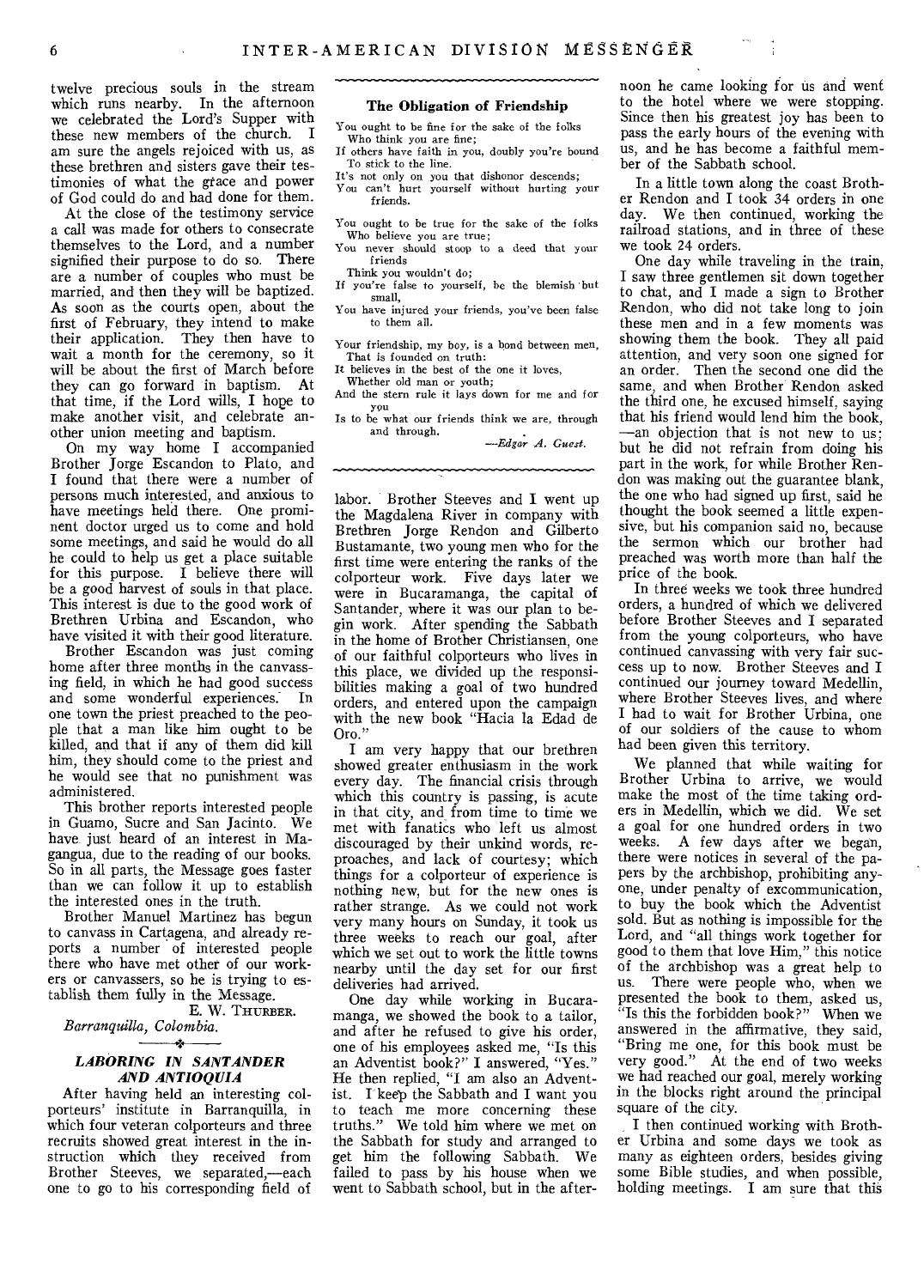book, full of the message of salvation, will awaken much interest among the honest in heart, who are seeking for light in that fanatical city.

Our colporteurs are all working with good courage, struggling against the fanaticism and scarcity of money that now reigns here in Colombia, but with the desire to be able at last to repeat the words of Paul, which we find in 2 Timo-<br>thy 6:7, 8. PEDRO R. GONZALEZ. PEDRO R. GONZALEZ.

*Barranquilla, Colombia.* 

# **With Our Departments**  *TRAINING IN SELF-GOVERNMENT*  **Arthur W. Spalding**

.<br>A

The great aim in child culture is to train the child to become self-governing, to be the master of his moods, desires, passions, and appetites. With such a purpose, then, the parent is in the relation not of master, but of teacher. His aim is not to take away the child's liberty of action, but to develop in him the power of controlling his own action.

In the doing of this it is first of all necessary that the parent be self-controlled in his own life. The best teaching in the world is the living of what one would teach. The worst failure in teaching comes from commanding what one does not do. Suppose mother says to Gwendoline in an excited tone of voice, "You stop that screaming!" and if Gwendoline very naturally fails to stop, being either frightened or defiant, mother shakes her, commands her in a higher voice to stop, then whips her. Why mother's own action is directly opposed to her command, and both her example and the atmosphere she creates are destructive of her aim.

Let the parent, then, give his commands and suggestions in an even tone of voice, without passion or excitement. Feel that you and the child are one, and that when he understands your purpose he will be glad to agree with you. If you really feel this, your approach to him will give him this feeling, and love will smooth the way to agreement and obedience. Love suggests phrases of courtesy in giving commands. The harsh spirit tends to abrupt phrasing: "Quit that!" "Do what I say!" The loving spirit leads to kindly phrasing: "Please hand mother that book." "Wouldn't hand mother that book." you like to get daddy his coat?" "Where's the little girl that wants to help mother with the dishes?'

Always treat your children with respect and courtesy, and they will respond with the same behaviour. If you must pass between your child and the light, beg his pardon; if you must leave the table before he has finished, ask him to excuse you; if you accidentally bump into him, apologize. If you must break an appointment with him, do it with his consent. Never forget any promise you make to him; keep it as sacredly as you would a promise to the President of the United States, or apologize with equal concern. What you would have your child do, you do. Then watch to see that he does it.

What has all this to do with self-government? It is the constant checking up of natural impulses, and subjecting them to reason and to love. And that is the essence of self-government. You do not solve the problem by commanding the child to stop doing what is objectionable. You must substitute a more beneficial or less harmful occupation. Change the current of his thoughts. Plan for occupation of the child's mind and hands in worthy and interesting ways, so that as far as possible life may mean to him not a series of checks and disappointments, but of steady progress in things he desires to do.

This attitude, again, is helped by a spirit of repose and quiet in the home. Calm the nerves by devotional study and thought; know God as your Friend and Father. Then give this spirit of happiness and quiet assurance to your children. This is not counseling a weak yielding to the child's will. Whenever it comes to an issue, when the little child is determined to do what the parent has said he should not do, or not to do what the parent said he should do, the only course for the parent is to insist on obedience. But while parents must be firm in enforcing obedience to their directions and commands, it is none the less true that the less of conflict there is between child and parent, while still the right course of life is pursued, the better is the training. Therefore, the parents should study so to shape conditions and so to induce willingness on the child's part, that there will be avoidance of conflict.

#### **BE HONEST**

Don't neglect your secret prayer and Bible study, and then wonder why you have no power with God or souls.

Don't call jealousy *watchfulness.* 

Don't call quarreling *earnestness.* 

Don't call covetousness *economy.* 

Don't call stubbornness *firmness.* 

Don't call fretfulness *nervousness.* 

Don't say you are **humble when yor** are determined to have your own **way.** 

Don't say *you* are meek **when you** *are* conceited.

Don't **say you** are filled with the Spirit **unless**  you have **the** fruits of the Spirit.

Don't say you are all for Jesus when you seldom give a dollar to His cause.

Don't say you will bear anything for Jesus<br>when you fly into a passion over trifles.

Don't profess to be a Christian unless you walk and talk with God.

Don't profess to be sanctified when you fail to "follow peace with all men, and holiness, without which no man shall see the Lord."

"Be ye therefore perfect, even as your Father which is in heaven is perfect."

*—Selected.* 

### *GREAT THINGS FOR GOD*

Two humble Missionary Volunteers over in Haiti felt a burden for the people living in a village some distance away. Week after week they walked to that place to tell the story of Jesus. Soon the interest awakened by them increased to the extent that these two girls asked that one of our workers come to teach the new believers more fully the truth.

Finally one of the workers visited this village, where formerly we had no believers. He found a number ready for baptism. Nearly the whole village attended the baptismal service. In the service at the baptism the minister asked the people who had come to witness the scene, how many believed that the message the girls had brought them was the truth. Nearly all raised their hands; and many expressed a desire to accept the religion that had made beautiful the lives of the young women who brought the message to them.

Almost a year has now passed by since we first heard of this missionary effort by these Missionary Volunteers, and you will be glad to learn that they have not wearied in well doing. In a letter received not long ago from that field, the writer says:

"The two girls who have worked so faithfully to take care of the interest<br>in —— are still going there every  $-$  are still going there every week. They now have a Sabbath school there of about one hundred . I was there a short time ago, and it did my heart good to see so many faces beaming with joy because they now know the truth as it is in Jesus."

How many other Missionary Volunteers will endeavor during 1931 to raise similar companies in places where there are no believers? or will try to bring in many who know not Jesus in your own communities? "With almost impatient eagerness the angels wait for our cooperation; for man must be the channel to communicate with man. And when we give ourselves to Christ in whole hearted devotion, angels rejoice that they may speak through our voices to reveal God's love."—"The *Desire of Ages," page 297.* 

M. E. A.

*Balboa, C. Z.* 

#### **OBITUARY**

*Leigh.—Mrs.* Adina Leigh died Monday, January 12, 1931 at the Santo Tomas Hospital, Panama City. Sister Leigh was born in 1858, thus attaining the ripe age of 72 years. In 1912 our sister accepted the present truth at the old Mount Hope church near Colon, and remained faithful to the last in the blessed hope. Leigh was married to Edward Leigh of Cativa, who mourns the passing of a faithful companion. We look forward to meeting our sister again<br>when the Lifegiver comes. E. I. LORNTZ. when the Lifegiver comes. *Cristobal, C. Z.*